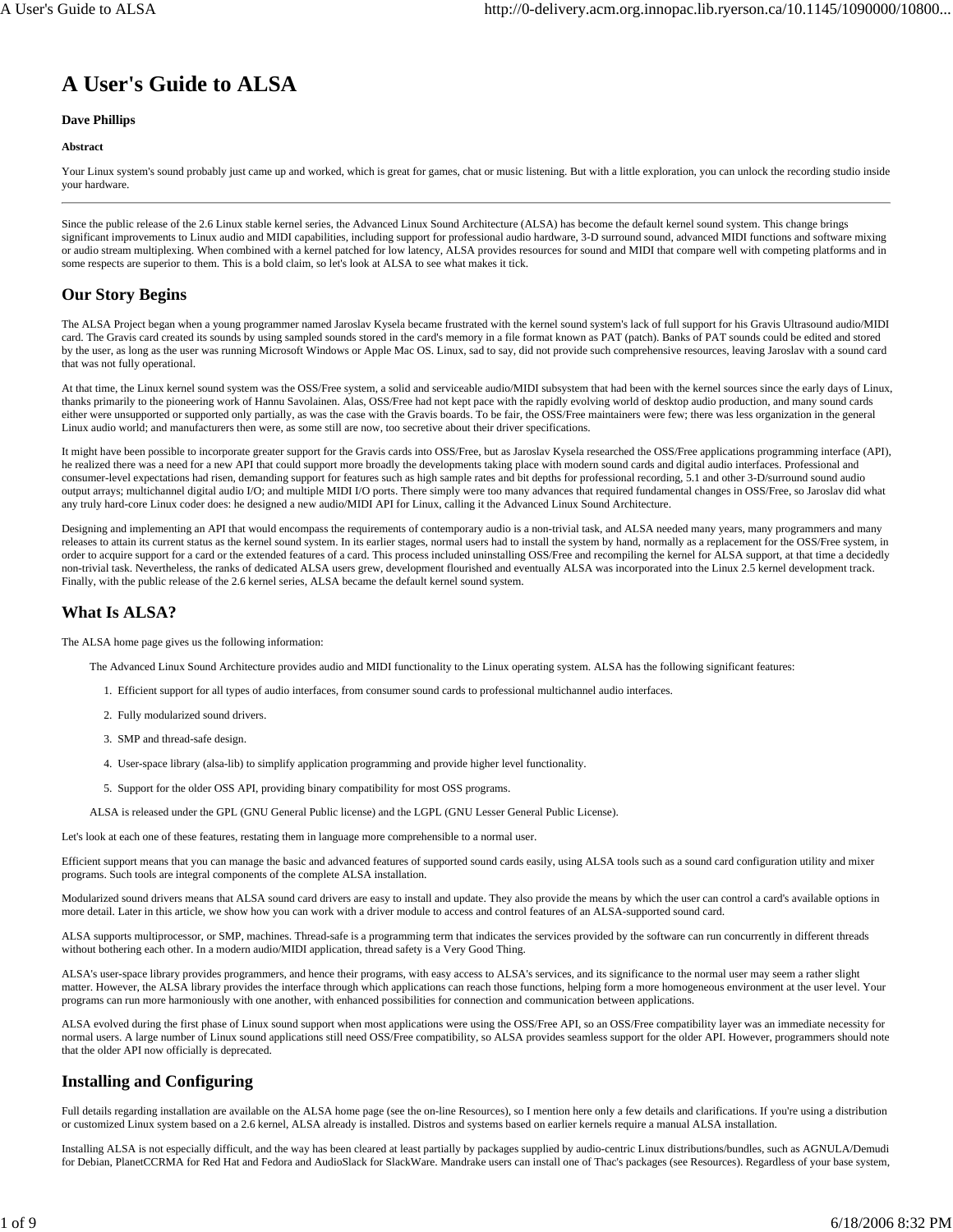you must uninstall the OSS/Free modules before installing the ALSA package. Normally this task entails little more than moving the older modules into a temporary directory, in case you want or need to put them back, and making sure that the kernel's soundcore.o object file remains in its original place, usually /lib/modules/*your-kernel-number-here*/kernel/drivers/sound/. After removing OSS/Free you need to install the ALSA packages by way of your package manager of choice.

ALSA configuration has improved greatly over the years, but it still can be a tricky procedure, especially if your system has more than one sound device or if the device is connected to your computer on the USB or PCMCIA bus. Obviously, I can't go into the details regarding every possible configuration, but fortunately the ALSA Web site contains a large number of configuration pages for supported devices, often including tips and tricks from other users.

## **Basic Configuration**

Basic configuration can be done with the alsaconf utility (Figure 1). alsaconf works well at recognizing single devices, but it might not do so well with systems containing multiple devices. Don't worry; it's still fairly simple to accommodate multiple audio and MIDI devices, and we return to that task in a few moments. For now, let's proceed as though you have only one audio device for your machine.



Figure 1. The alsaconf configuration tool is good for finding sound hardware on systems with one sound card installed.

After alsaconf has set up basic support for your sound device, you need to activate its playback and record channels. By default, ALSA started with all channels of your device muted. It may be an annoyance for some users, but it certainly reduces the likelihood of inadvertently blowing up your speakers when you first start your new system. You can set your sound device's channel capabilities with ALSA's alsamixer utility, a character-graphics mixer complete with sliders and switches for each channel of the detected device (Figure 2). Use the arrow keys to select a channel, use the  $\diamond$  keys to unmute/mute channels, and use the spacebar to select a channel as a recording source (capture, in ALSA-speak). When you've set your mixer preferences, run the alsactl utility to save and recall your settings (**alsactl store|restore**).



Figure 2. By default, ALSA starts with sound muted, so you need to set audio channel values with alsamixer.

As you already can see, ALSA thoughtfully provides a number of useful tools to help configure the system. If you want to know more details about using those tools, simply run the utility with the -h option or use the man command to see a more detailed description. The following examples display the manual pages for the utilities I've mentioned already:

- **man alsaconf**
- **man alsamixer**
- **man alsactl**

### **Advanced Configuration**

Now that we've considered some of the basic installation and configuration details, let's look at how we might set up a more complicated system. For the following example, I've used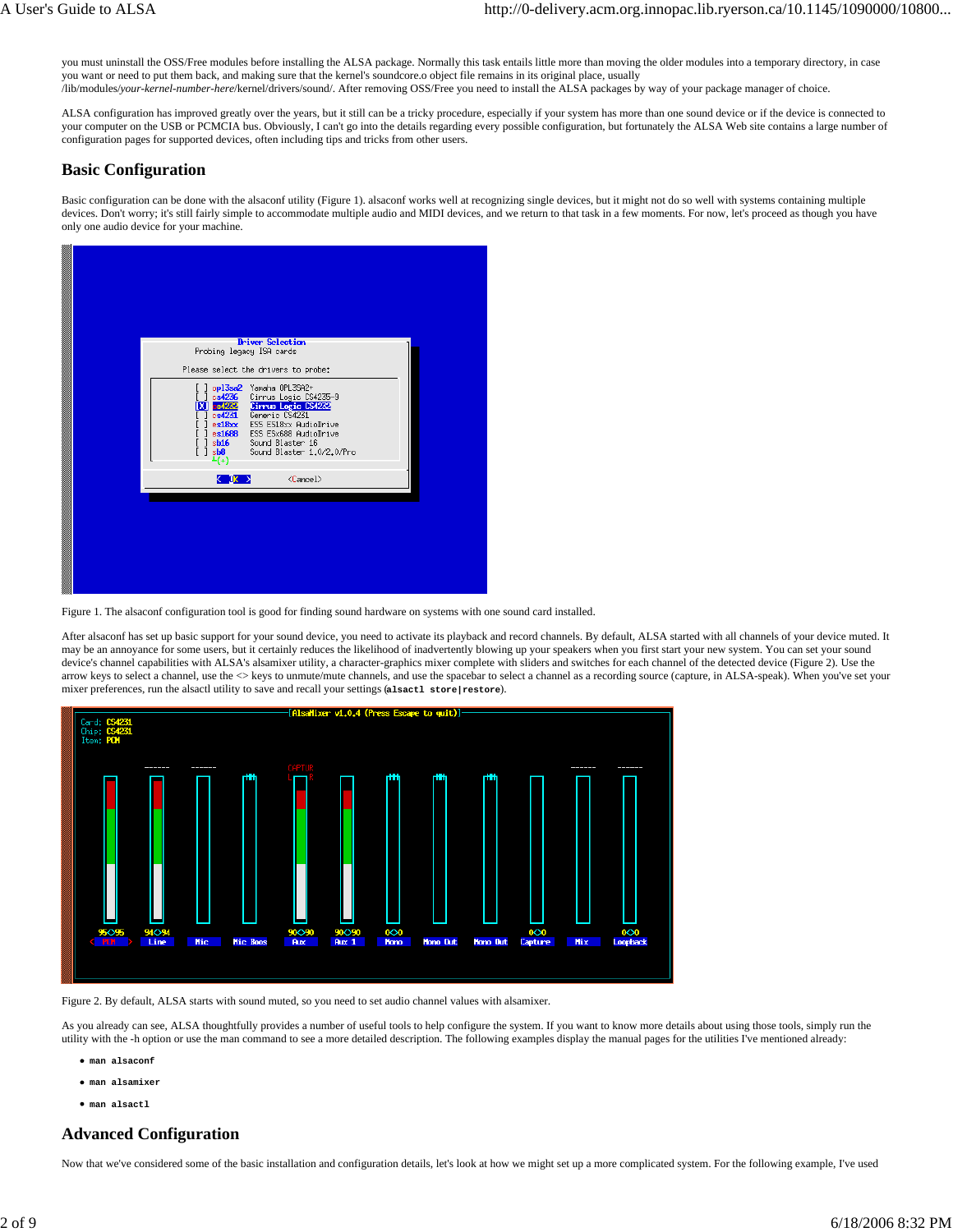the configuration details for my laptop system, a Pentium II 366MHz HP Omnobook 4150 with a combined audio/video chipset manufactured by NeoMagic.

Setting up laptop audio support under Linux can be a complicated task, and it just so happens that my hardware is slightly problematic. Thankfully, ALSA supplies the tools I needed to resolve my difficulties with finding the correct chip and driver identification.

The alsaconf utility tries to identify your system's audio and MIDI capabilities and then it writes a basic configuration file to /etc/modules.conf. However, in the weird world of laptop sound support, things may not always be what they seem. For example, alsaconf correctly identified my laptop audio chip as a NeoMagic NM256. However, the configuration failed, reporting that I should use either the basic SoundBlaster16 driver (sb16) or one of the Crystal Sound drivers (cs423x).

On the advice of ALSA guru Takashi Iwai, I tried using alsaconf to set up the driver for the CS4232 chipset features, selecting the cs4232 module from alsaconf's list of non-PnP ISA chipsets. When I chose to probe for all possible DMA and IRQ settings, my machine locked up, freezing the keyboard and forcing a power-down and cold boot. To be fair, I must mention that alsaconf warned me that might happen. Happily, when I rejected the more aggressive search, alsaconf completed its task gracefully and added the following section to my /etc/modules.conf file:

 # --- BEGIN: Generated by ALSACONF, do not edit. --- # --- ALSACONF version 1.0.4 -- alias char-major-116 snd alias snd-card-0 snd-cs4232 alias char-major-14 soundcore alias sound-slot-0 snd-card-0 alias sound-service-0-0 snd-mixer-oss alias sound-service-0-1 snd-seq-oss alias sound-service-0-3 snd-pcm-oss alias sound-service-0-8 snd-seq-oss alias sound-service-0-12 snd-pcm-oss alias snd-card-1 snd-virmidi alias sound-slot-1 snd-card-1 # --- END: Generated by ALSACONF, do not edit. ---

Alsaconf merely set up a series of aliases for the general and card-specific services ALSA can provide for my machine. For normal use this section should remain as alsaconf generates it. By the way, the entries for the virmidi modules are there because I'm running Red Hat 9 with the ALSA packages from PlanetCCRMA, a suite of components for setting up a low-latency, high-performance Linux audio/MIDI workstation. PlanetCCRMA installs the virtual MIDI modules by default.

Next, I edited the driver options in /etc/modules.conf. In this section, I can customize various features of my sound chip, setting I/O port and IRQ addresses, enabling or disabling onboard synth capability and defining the DMA channels.

I ran **alsaconf -P** to see a list of the legacy non-PnP modules:

# alsaconf -P opl3sa2 cs4236 cs4232 cs4231 es18xx es1688 sb16 sb8

Next, I probed the CS4232 driver for its default options settings:

# alsaconf -p cs4232 port=0x534 cport=0x538 isapnp=0 dma1=1 dma2=0 irq=5

I could have accepted these values and had a working audio system, but thanks again to Takashi Iwai, I discovered that I also could enable an onboard synth chip, the Yamaha OPL3, an inexpensive 4-operator FM synthesizer notorious for its ubiquity in inexpensive sound cards and its general cheesiness of sound. Takashi also advised entering and disabling an option for a physical MIDI port, simply to indicate its presence as a chipset feature. Thus, my current options section in /etc/modules.conf now includes this more complete configuration for the CS4232:

options snd-cs4232 port=0x534 cport=0x538 mpu\_port=-1 ↪fm\_port=0x388 irq=5 dma1=1 dma2=0 isapnp=0

With this configuration, I now have working audio I/O and a cheesy onboard FM synthesizer. However, the synthesizer needs a set of sound patches before it can make any sound, and of course ALSA supplies the needed utility (sbiload) to load the patch data into the synth—ALSA even supplies the patches. I use the loader as follows:

```
sbiload -p 65:0 --opl3 \
/home/dlphilp/soundfiles/sbi-patches/std.o3 \
/home/dlphilp/soundfiles/sbi-patches/drums.o3
```
The options include the required target port (determined with **aconnect -o**) and a switch for either OPL2 or OPL3 support; the OPL2 is only a 2-operator FM synth. The example's patches are included with the ALSA tools (see **locate \*.o3** and **locate \*.db** for locations). A few other patch sets for the OPL3 are available on the Internet, and Patch editors also are available.

At this point, I opened alsamixer to set the channel status for the CS4232. Figure 2 shown above displays the results. I now could play OGG and other music files (PCM), listen to my music CDs (Aux1) and watch and listen to DVDs and other video formats (Aux). I could record analog audio through either a microphone input or line-in jack, and I even could listen to MIDI music files played by the soundchip synth (Aux1). By default, I can do only one of those activities at a time, but ALSA supplies a neat plugin for software mixing, which I describe later.

By the way, on Red Hat or Fedora the entire ALSA system can be started and stopped with these commands:

```
/etc/init.d/alsasound start
/etc/init.d/alsasound stop
/etc/init.d/alsasound restart
```
If you have installed the Debian packages, the file is /etc/init.d/alsa. This feature makes it easy to test new configurations. The exact location of the alsasound control can be determined with **locate alsasound**.

### **The ALSA Virtual MIDI Module**

The observant reader might wonder how I can route MIDI data without the benefit of MIDI hardware. Thanks to ALSA's virmidi module, my system has four virtual devices usable as raw MIDI I/O ports for any other ALSA sequencer clients. The sequencer of what is known as the ALSA sequencer API is not a sequencing application such as MusE or Rosegarden. This sequencer manages the merging and timing of freely interconnected MIDI data streams, including multiple connections to single ports. Compliance with the ALSA sequencer API allows each client to interconnect freely to one or more other clients, and it has become an expected capability of modern Linux audio software.

The ALSA aconnect utility tells me what ports are available for connection via the ALSA sequencer:

```
aconnect -i
client 0: 'System' [type=kernel]
 0 'Timer '
     1 'Announce '
```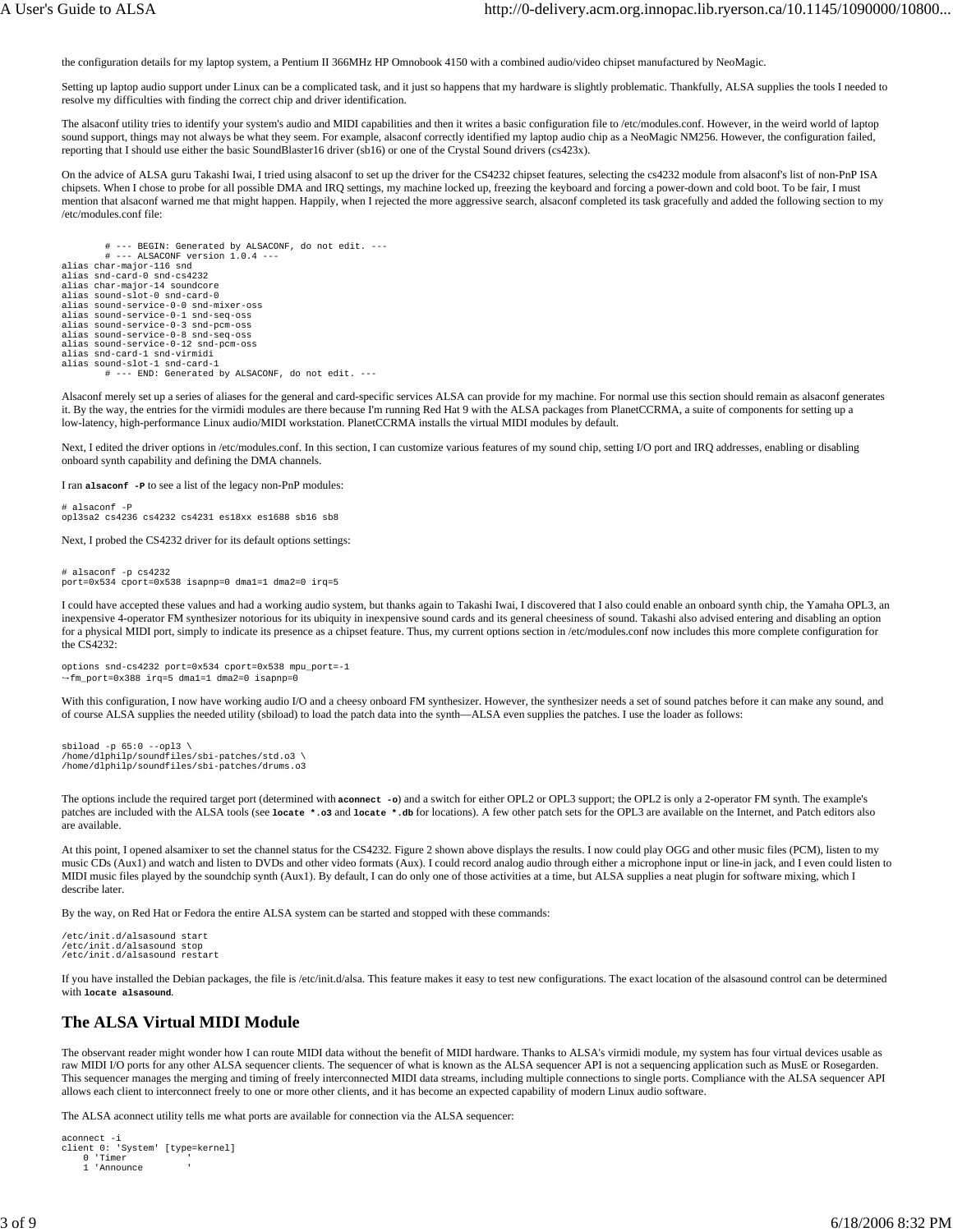```
client 72: 'Virtual Raw MIDI 1-0' [type=kernel]
 0 'VirMIDI 1-0 '
client 73: 'Virtual Raw MIDI 1-1' [type=kernel]
 0 'VirMIDI 1-1 '
client 74: 'Virtual Raw MIDI 1-2' [type=kernel]
 0 'VirMIDI 1-2 '
client 75: 'Virtual Raw MIDI 1-3' [type=kernel]
 0 'VirMIDI 1-3 '
```
This report indicates that I have four virtual MIDI ports. Whatever software I assign to those ports then can be connected to any other ALSA sequencer clients:

aconnect -o client 65: 'OPL3 FM synth' [type=kernel] 0 'OPL3 FM Port ' client 72: 'Virtual Raw MIDI 1-0' [type=kernel] 0 'VirMIDI 1-0 ' 'Virtual Raw MIDI 1-1' [type=kernel] client 73: 'Virtua<br>0 'VirMIDI 1-1 .....<br>Virtual Raw MIDI 1-2' [type=kernel] client 74: 'Virtual<br>0 'VirMIDI 1-2 client 75: 'Virtual Raw MIDI 1-3' [type=kernel] 0 'VirMIDI 1-3 '

This report shows my available receiving ports. Thus, the following command connects the first virmidi port to my onboard FM synth:

aconnect 72:0 65:0

The kconnect, alsa-patch-bay and QJackCtl programs provide graphic interfaces for device identification and connection.



Figure 3. A Basic Linux Laptop MIDI System

Figure 3 shows off a small but powerful MIDI sequencing system. The main program is Rob Buse's seq24, a lightweight looping sequencer designed in the style of the hardware sequencers of the 1980s and 90s. seq24 manages its connections internally, and the figure conceals the connections between the virtual keyboard and seq24 as well as the output targets for the individual sequences. Some of the sequences have been routed to the OPL3 synth; others have been sent to an instance of TiMidity running as a Soundfont server.

### **A USB MIDI Interface**

Like many other laptop owners, I've hooked up a USB device to my machine, in this case a MIDIman 2x2 MidiSport. The MidiSport provides two independent I/O ports, and yes, ALSA supports multiport MIDI hardware. However, I don't always have my MidiSport with me when I use this machine, so I prefer to load the USB module after setting up my CS4232 and virmidi cards. To defeat the autoloading of my USB MIDI module, I added these lines to /etc/hotplug/blacklist:

# So I can keep my preferred order of sound cards: snd-usb-audio

# uhci ... usb-uhci handles the same pci class: usb-uhci

Next, I wrote the following script to configure and activate the MidiSport 2x2:

echo "Loading MidiSport firmware..."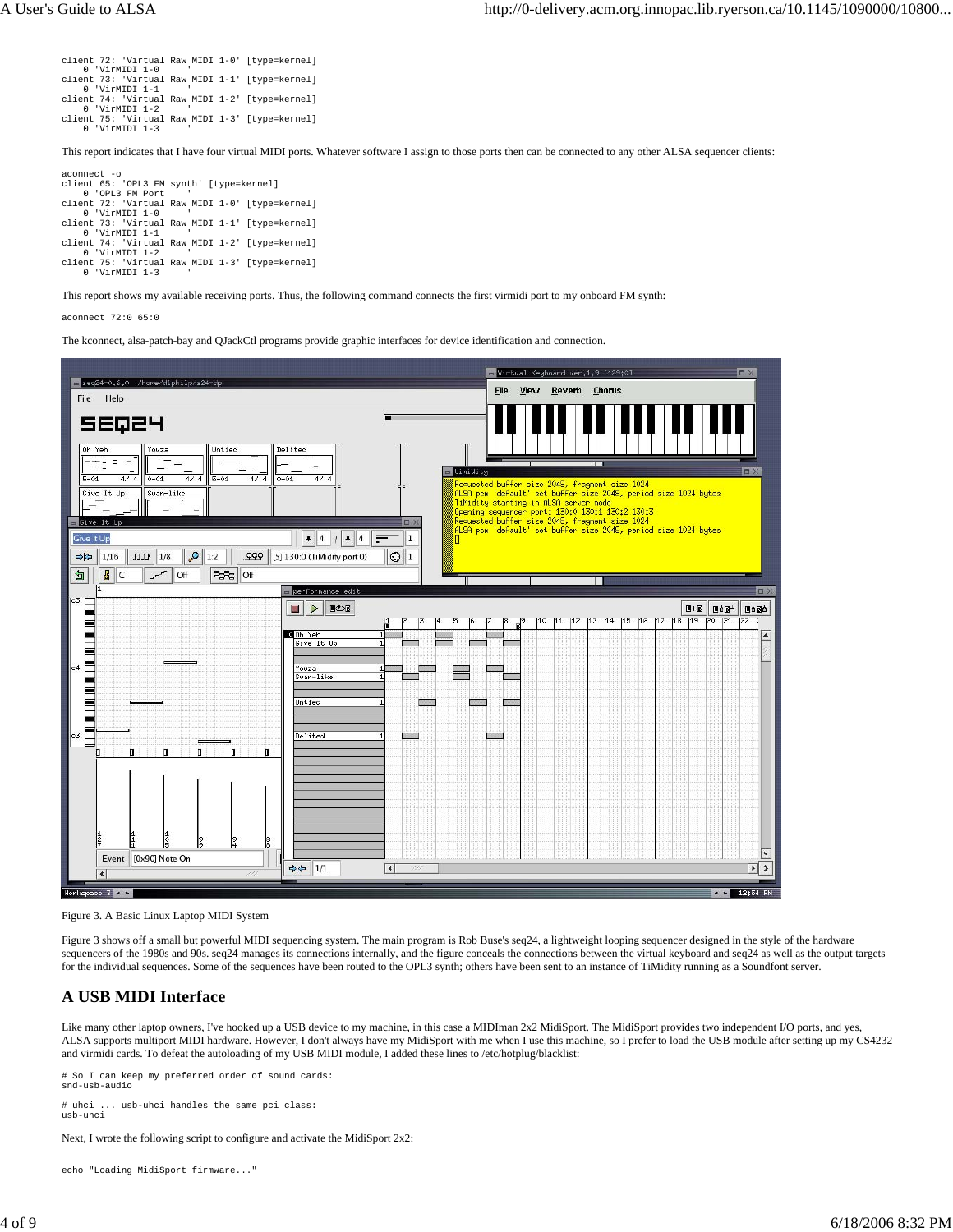```
modprobe snd-usb-audio
sfxload -I \ \ /usr/share/usb/ezusbmidi/ezusbmidi2x2.ihx \
   -D /proc/bus/usb/001/003
echo "Done !"
```
The firmware and loader are included with the ALSA installation. You may need to query the /proc/bus/usb filesystem for your available USB identifiers, and you may need to try each identifier to find which one applies to your hardware. Use the **cat** command to list your identifier numbers:

```
$ cat /proc/bus/usb/001/ 
001 003
```
The system reports an error if you select the wrong identifier, so at least in my case the trial-and-error process didn't last long.

# **A PCMCIA Audio Card**

As though I hadn't already stuffed my little system full of ALSA drivers, I also wanted to use the Core Sound PDAudioCF card, a high-quality digital audio input card made for handheld computers, such as the Zaurus, but quite usable with a CF-to-PCMCIA adapter. Again, I want to have my other devices configured before setting up the PDAudioCF, so I simply wait until I have everything else working as desired before inserting the card. The system autodetects the new hardware and loads the appropriate module (snd-pdaudiocf), a procedure totally transparent to the end user.

Using this card is easy. The following example illustrates the use of ALSA's arecord utility to record a 30-second stereo digital audio stream from the S/PDIF digital output of my desktop system's SBLive to the PDAudioCF card:

arecord -f dat -D hw:3,0 -d 30 foo.wav

The **-f dat** option sets the recording format to include a sample rate of 48kHz, which is the only output sample rate supported by the SBLive. I substituted **-f cd** for the DAT option and recorded again from the S/PDIF output of my Delta 66, this time with the standard redbook CD audio values, that is, 16-bit stereo audio with a sample rate of 44.1kHz. In both cases, the recording and playback was flawless and had beautiful audio quality, thanks to the PDAudioCD card. For more details regarding ALSA's playback and record utilities, see **man aplay** and **man arecord**.

Linux laptop sound support is a weird world, and I spent considerable time getting things working properly. However, my machine now has a sound system supporting stereo analog PCM I/O, a CD audio channel, a MIDI-accessible onboard synthesizer, four virtual MIDI I/O ports, an external 2x2 MIDI interface and a high-quality digital audio input port. Not too shabby a set of capabilities for a PII 366, and, of course, the real thanks go to ALSA.

By the way, if I forget the ordered numbering of my cards, I always can query the proc filesystem for their numbers and status:

```
$ cat /proc/asound/cards<br>0 [CS4231 1: CS4
                                    \therefore CS4231 - CS4231
CS4231 at 0x534, irq 5, dma 1&0<br>1 [VirMIDI |: VirMIDI - VirMIDI
 Virtual MIDI Card 1
2 [M2x2 ]: USB-Audio - Midisport 2x2
 Midiman Midisport 2x2 at usb-00:07.2-1, full speed
3 [PDAudioCF ]: PDAudio-CF - Core Sound PDAudio-CF
 Core Sound PDAudio-CF at 0x100, irq 11
```
Thus, the specific hardware definitions would be hw:0, hw:1, hw:2 and hw:3. hw:1 and hw:2 are MIDI-only devices and cannot be used for audio purposes. And yes, proc is reporting a CS4231 where I've configured a CS4232, but Takashi Iwai assured me that this behavior is normal for the chipset. I know, it's weird.

### **Basic and Advanced Desktop Configuration**

My desktop system has been much easier to configure. It still is a fairly complex system, supporting one sound card—a SoundBlaster Live Value, with external MIDI adapter—the virtual MIDI module and an M-Audio Delta 66 multichannel audio interface.

As with the OPL3 synthesizer on my laptop, I must load sound data into the SBLive's EMU10k1 hardware synthesizer, using the ALSA sfxload utility to load soundfonts into the synth. This command configures my SBLive synth with a General MIDI soundfont distributed with the sound card:

#### sfxload 8mbgmsfx

Recently, developer Lee Revell significantly improved the ALSA driver for the Creative Labs SBLive and Audigy sound cards, unlocking much greater potential than was available through the previous drivers. Lee followed the lead of the kX Project, an open-source Windows-based project intended to open all the capabilities of the SBLive/Audigy cards, including true multichannel I/O, access to the DSP registers and support for x.1 surround sound. Lee's work greatly expands the recording and playback possibilities for inexpensive hardware, bringing even more value to Linux as a desktop music and sound workstation.

Installation and operation of the virtual MIDI driver for my desktop is exactly the same as it was for my laptop. See the appropriate section above for the details.

Channel settings for my SBLive can be made using alsamixer, but setting up my Delta 66 requires the use of the specialized envy24control mixer (Figure 4). This mixer provides access to and control of the advanced features of cards with the ice1712 chipsets, including the M-Audio Delta cards.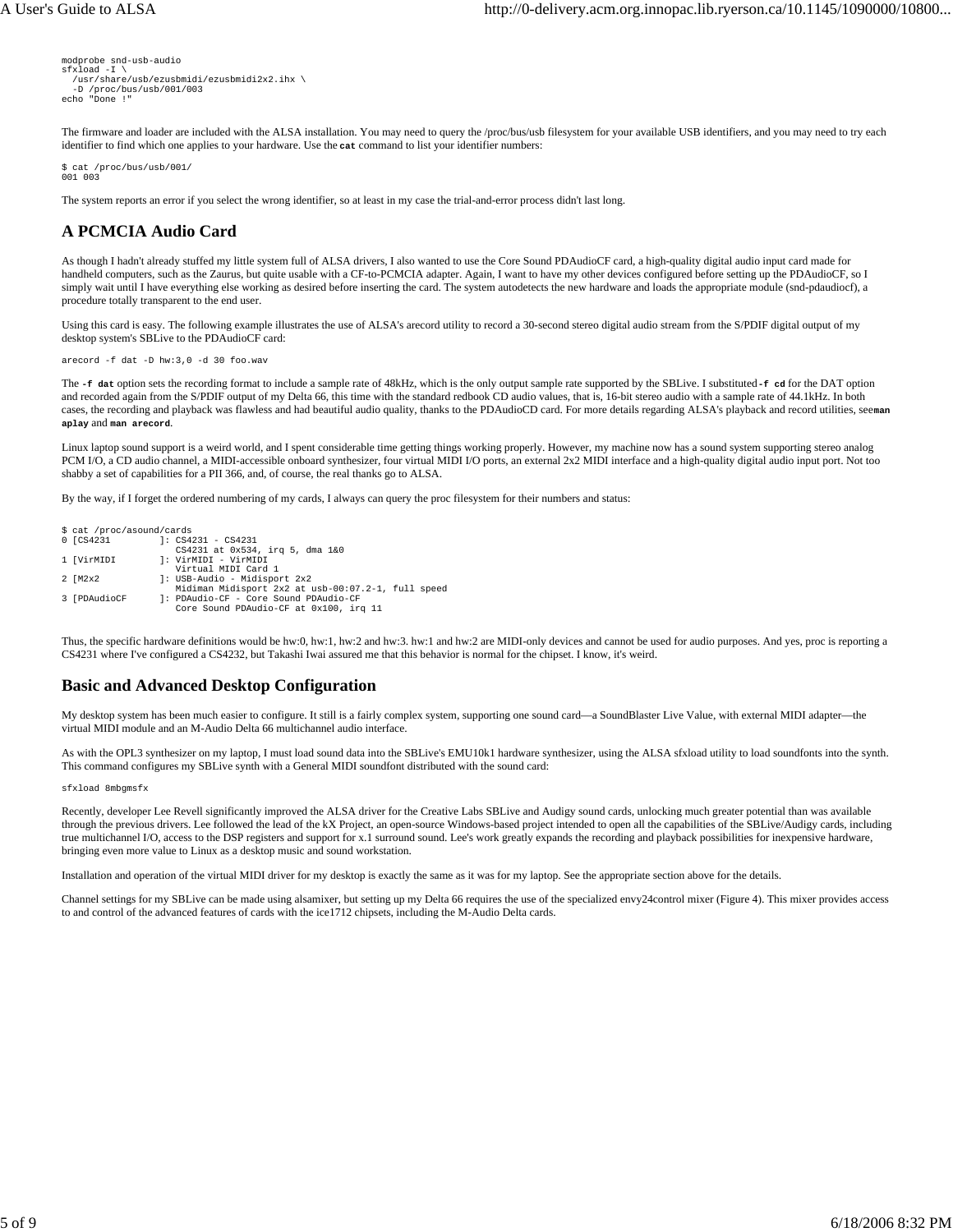

Figure 4. The envy24control Mixer

ALSA easily handles systems with multiple cards. The ALSA utilities usually include an option for specific card selection, as in these examples for my SBLive and Delta cards:

```
alsactl restore 0
alsactl restore 2
alsamixer -c 0
alsamixer -c 2
```
In my system, card 1 is the virtual MIDI card, which takes no channel settings and therefore has no associated mixer.

### **ALSA Plugins and the .asoundrc File**

The ALSA plugins are utility services available through a file named .asoundrc, typically placed in your home directory. Plugin services include resampling, channel routing, sample format conversion and software volume control. Please see the ALSA Wiki notes on .asoundrc for detailed information regarding these and other ALSA plugins.

As I mentioned earlier, the default sound capability of my laptop is restricted to only one application at a time. Fortunately, ALSA provides a cool plugin called dmix, and its sole function is to provide a type of audio stream multiplexing called software mixing. Unfortunately, ALSA doesn't autodetect the need for the dmix plugin, so the user must prepare the necessary components.

Here is the .asoundrc for my laptop:

```
pcm.!default {
 type plug
          slave.pcm "dmixer"
}
pcm.dmixer {
 type dmix
 ipc_key 1024 
 slave {
               pcm "hw:0,0"
               period_time 0
```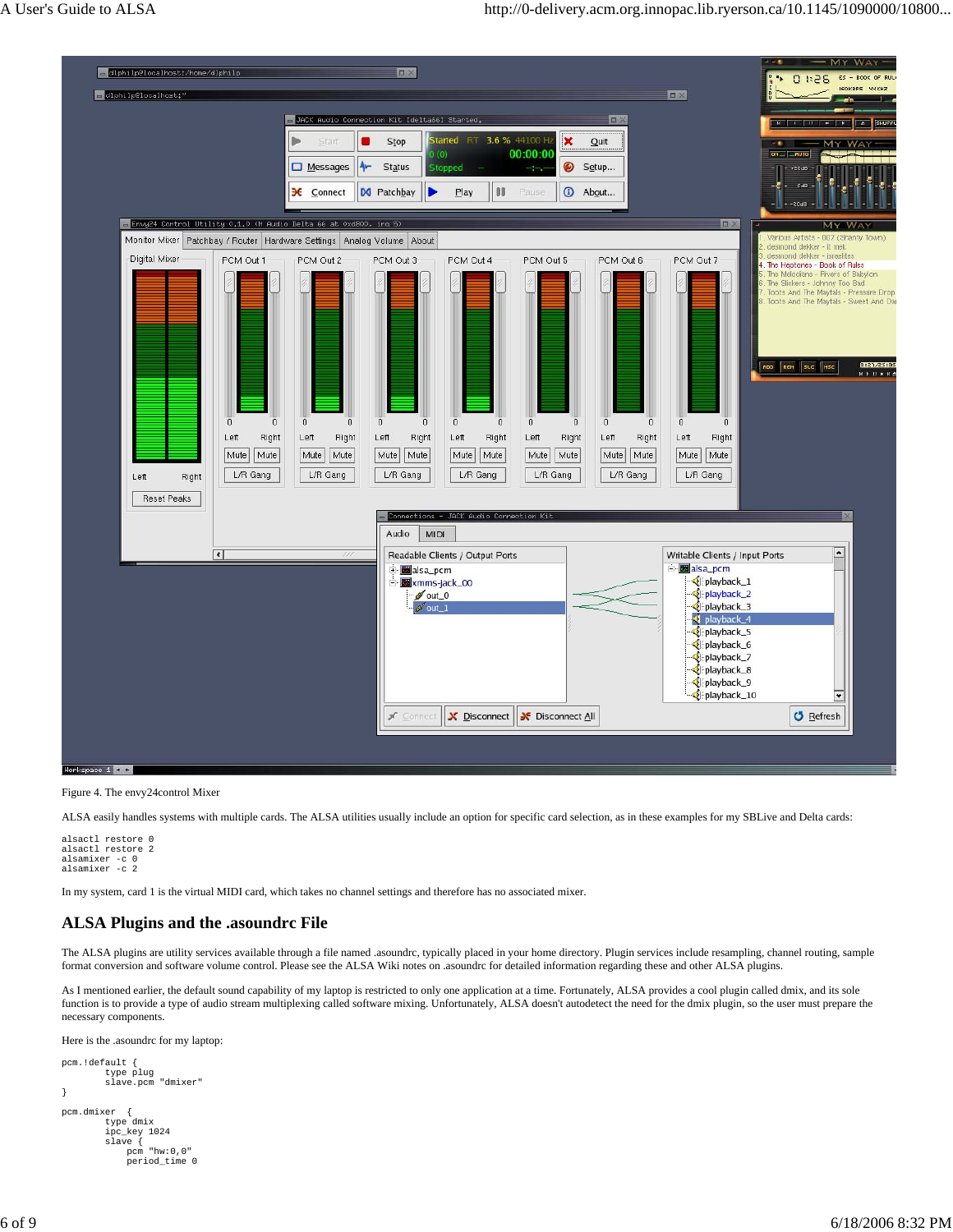```
 period_size 1024
               buffer_size 4096
               rate 32000
}
          bindings {
              0<sub>0</sub>\frac{1}{1} }
}
pcm.dsp {
          type plug
         slave.pcm "dmixer"
}
ctl.dmixer {
          type hw
          card 0
}
```
This file defines a new PCM device named dmixer, of the plugin type dmix, which is slaved to the PCM capabilities of the sound chip. The plugin also lets me tailor the sample rate to the capabilities of my hardware, easing CPU demands.

With the dmix plugin I can run an audio player and a video player at the same time. In case you're wondering why I might want to do such a thing, consider that I often study t'ai chi videos available on DivX discs. The video is usually wonderful, but the background music isn't always to my liking, so it's nice to be able to listen to something more to my taste. The following commands launch Andy Lo A Fo's neat alsaplayer soundfile player and the MPlayer video player:

```
mplayer -ao alsa9:dmixer -aop list=volume:volume=0 \
 -framedrop foo.avi
alsaplayer -o alsa -d plug:dmixer cool-foo.mp3
```
The video player's audio output is negated, thanks to MPlayer's software volume control, while the alsaplayer plays my preferred music. Very cool stuff, courtesy of the dmix plugin.

I have no special needs on my desktop system, but I've configured my .asoundrc file for basic accommodations for the SBLive and the Delta 66:

```
pcm.emu10k1 {
          type hw
          card 0
}
ct1 emu10k1 \ell type hw
          card 0
}
pcm.Delta66 {
         type
          card 2
}
ctl.Delta66 {
          type hw
          card 2
}
pcm.DeltaPlug {
 type plug
 card 2
}
ctl.DeltaPlug {
 type plug
 card 2
}
pcm.DeltaPlugHW {
 type plughw
 card 2
}
ctl.DeltaPlugHW {
 type plughw
 card 2
}
The card numbering reflects the ordering list when I query /proc/asound:
```

```
$ cat /proc/asound/cards<br>0 [Live ]: EMU
                    1: EMU10K1 - Sound Blaster Live!
Sound Blaster Live! (rev.8) at 0xd000, irq 3<br>1 [VirMIDI ]: VirMIDI - VirMIDI TO 2011
1 [VirMIDI ]: VirMIDI - VirMIDI
 Virtual MIDI Card 1
2 [M66 ]: ICE1712 - M Audio Delta 66
                         M Audio Delta 66 at 0xd800, irq 5
```
ALSA does not provide a default .asoundrc file, nor is it an absolute necessity. However, many interesting ALSA features are accessible only through .asoundrc, and the reader is advised to study the example files found on the ALSA Web site.

For an advanced example, see Timo Sivula's El Cheapo HOWTO, a rather amazing hardware/software hack that allows sample-accurate multichannel recording using two or more consumer-grade sound cards (Timo used the Creative Labs PCI128). Under normal circumstances, such an approach would be doomed to fail from inherent instabilities between the clock crystals of the cards, but Timo's hardware modifications and the capabilities of .asoundrc make it possible. The El Cheapo HOWTO is not for the faint of heart, but it does succeed at providing an inexpensive path to high-quality multichannel recording on the Linux desktop.

# **A Brief Note Regarding JACK**

Figure 4 shows off the envy24control mixer in a JACK environment. JACK is an audio connections manager designed to professional specifications for low-latency communication between the JACK server and its clients. JACK requires a native system audio driver, which for Linux can be a dummy driver, an OSS driver, PortAudio or, most typically, ALSA. I will present the JACK system in detail in a future article.

### **The ALSA Applications Software Base**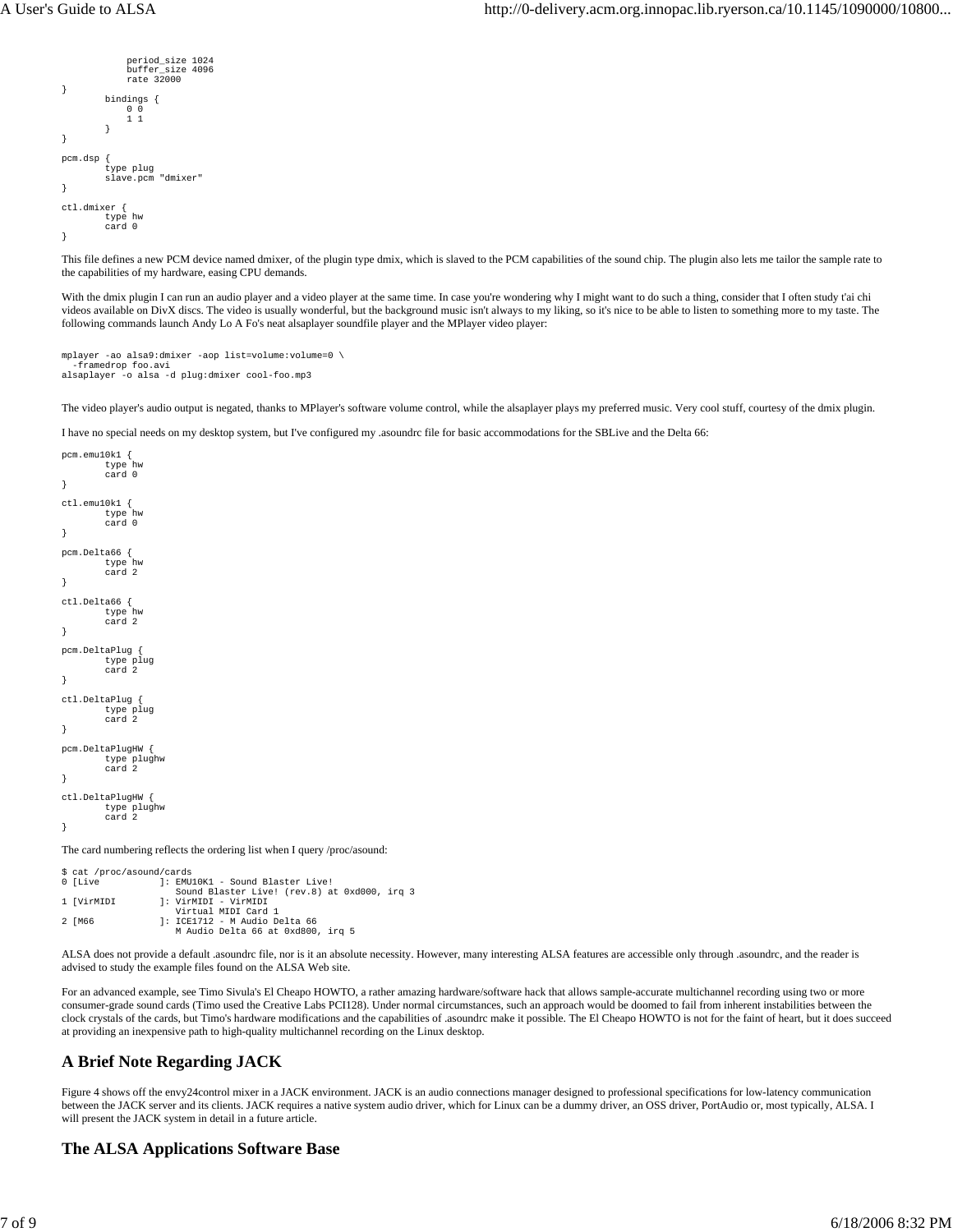It is no exaggeration to state that all contemporary major Linux audio software wants ALSA's special services. MIDI programs enjoy the connectivity of the ALSA sequencer, digital audio systems make use of ALSA's drivers for pro-audio hardware and thorough support is provided for common desktop audio/video activities. Figures 5 and 6 represent some screens commonly seen on my desktop, thanks to ALSA.

|                                                                                                                                                                                                          | JACK Audio Connection Kit [delta66] Started,                                                                                                                                                                   | $\Box$                                                                                                                                                                                                                                                                                                                  |
|----------------------------------------------------------------------------------------------------------------------------------------------------------------------------------------------------------|----------------------------------------------------------------------------------------------------------------------------------------------------------------------------------------------------------------|-------------------------------------------------------------------------------------------------------------------------------------------------------------------------------------------------------------------------------------------------------------------------------------------------------------------------|
| Start                                                                                                                                                                                                    | Started RT 26 % 44100 Hz<br>$\mathbf x$<br>Stop<br>00:00:00<br>(0)                                                                                                                                             | Quit                                                                                                                                                                                                                                                                                                                    |
| ardour: editor: [weather]<br>Messages<br>Windows<br>SR: 44.1 kHz / 11.6 msecs<br><b>Session</b><br>Edit JACK                                                                                             | 4r<br>$\bullet$<br>Status<br>Stopped                                                                                                                                                                           | Setup                                                                                                                                                                                                                                                                                                                   |
| Connect<br>0:00:00<br>$\mathbb{K}$<br>¢<br>$\mathbb{R}$<br>$\mathsf{N}$<br>D<br>$\Box$                                                                                                                   | m<br><b>M</b> Patchbay<br>Play<br>Pause                                                                                                                                                                        | 1 About                                                                                                                                                                                                                                                                                                                 |
|                                                                                                                                                                                                          | Strips<br>$\leftrightarrow$<br>$\leftrightarrow$<br>$\times$<br>$\vert x \vert$                                                                                                                                | $\leftrightarrow$<br>$\leftrightarrow$<br>$\vert x \vert$<br>$\leftrightarrow$<br>$\vert x \vert$<br>$\leftrightarrow$<br>$\leftrightarrow$                                                                                                                                                                             |
| Zoom Span<br><b>Zoom Focus</b><br>Snap To<br>Edit:<br>editor<br>9 Q<br>00:00:00<br>left<br>M<br><b>V</b><br>$\Box$<br><b>Region ends</b><br>00 00 07 0<br>mixer                                          | <b>Snap Mode</b><br>master<br>bass<br>piano<br><b>Magnetic</b><br>17<br>bass<br>no group<br>no group<br>piano                                                                                                  | drums<br>rhythm guitar<br>vocal<br>ham<br>guitar<br>no g<br>no group<br>no group<br>no group<br>no group                                                                                                                                                                                                                |
| ⋜<br><b>Tracks</b><br>00:02:56:00<br>SMPTE<br>master<br> 107<br>$\overline{\mathcal{Z}}$<br>Bars: Beat<br>bass<br>Met<br>guitar<br>Temp<br>piano<br>Location Marke<br>drums<br>Range Market<br>harmonica | <b>INPUT</b><br><b>INPUT</b><br>quitar<br>drums<br>polarity<br>polarity<br>rhythm quit<br>solo<br>mute<br>solo<br>mute<br>$\overline{.4}$<br>vocal<br>off<br>off<br>off<br>off<br>hamonica<br>RECORD<br>RECORD | <b>INP</b><br><b>INPUT</b><br><b>INPUT</b><br><b>INPUT</b><br><b>INPUT</b><br>pol<br>polarity<br>polarity<br>polarity<br>polarity<br>solo<br>solo<br>mute<br>solo<br>mute<br>solo<br>mute<br>solo<br>mute<br>off<br>off<br>off<br>off<br>off<br>off<br>off<br>off<br>off<br>REC<br>RECORD<br>RECORD<br>RECORD<br>RECORD |
| vocal<br>rhythm guita<br>master<br>m<br>g.<br>h<br>$\mathbf{m}$<br>bass<br><b>The Party of The Property of the Property</b><br><b>WILLIAM</b>                                                            | <b>ANTIQUILIDEA</b>                                                                                                                                                                                            | Plate<br><b>TAP Equali</b><br>Plate reverl<br>Amplifier (P                                                                                                                                                                                                                                                              |
| $p \mid g$<br>$X$ v $h$                                                                                                                                                                                  | Setup - JACK Audio Connection Kit<br>Settings<br>Options<br><b>Display</b><br>Misc                                                                                                                             | $d$ b $F$ 5<br>post                                                                                                                                                                                                                                                                                                     |
| guitar<br><b>Edit Groups</b><br>$\times$ $\vee$ $h$<br>$p \mid q$<br>$\overline{a}$<br>midiboys                                                                                                          | Preset Name: delta66                                                                                                                                                                                           | $-1.7$<br>$\blacksquare$ -inf<br>∵∥<br>X Delete<br>H.<br>Save                                                                                                                                                                                                                                                           |
| <b>fadeouts</b><br><b>rhythmso</b><br>m<br>piano<br>harpsolo<br>$\mathfrak{g}$<br>p<br>$X$ v h                                                                                                           | Server<br>Server Path:  jackstart                                                                                                                                                                              | Driver: alsa<br>$\ddot{}$                                                                                                                                                                                                                                                                                               |
| $r \mid m$<br>drums<br>$X$ v $h$<br>p q<br>$\overline{a}$                                                                                                                                                | <b>Parameters</b><br>$\frac{\rightarrow}{\sqrt{2}}$<br>$\sqrt{\phantom{a}}$ Realtime<br>Priority: 0                                                                                                            | -11<br>Interface: hw:2<br>$\vert \cdot \vert$                                                                                                                                                                                                                                                                           |
|                                                                                                                                                                                                          | $\Box$ No Memory Lock<br>Erames/Period: 512<br>$\ddot{}$                                                                                                                                                       | Audio: Duplex<br>$\ddot{}$                                                                                                                                                                                                                                                                                              |
| The Paul St<br>armonica                                                                                                                                                                                  | Unlock Memory<br>Sample Rate: 44100<br>$\blacktriangledown$                                                                                                                                                    | Input Device: (default)<br>٠<br>$\rightarrow$                                                                                                                                                                                                                                                                           |
| Connections - JACK Audio Connection Kit                                                                                                                                                                  | Soft Mode<br>$\frac{1}{\sqrt{2}}$<br>Periods/Buffer: 2<br>$\Box$ Monitor                                                                                                                                       | $\rightarrow$<br>$\blacktriangledown$<br><b>Qutput Device: (default)</b>                                                                                                                                                                                                                                                |
| Audio<br><b>MIDI</b>                                                                                                                                                                                     | Word Length:<br>$\ddot{\phantom{0}}$<br>16<br>$\Box$ Force 16bit                                                                                                                                               | $-50$<br>$\overbrace{\phantom{a}}^{\star}$<br>Input Channels: 0                                                                                                                                                                                                                                                         |
| $\blacktriangle$<br>Readable Clients / Output Ports<br><b>Writable Clier</b><br>Capture_3<br><mark>स्</mark> धि alsa_po                                                                                  | Wait (usec)<br>$\ddot{\phantom{0}}$<br>21333<br>H/W Monitor                                                                                                                                                    | $\ddot{\cdot}$<br>Output Channels: 0                                                                                                                                                                                                                                                                                    |
| Capture 4<br>ardour                                                                                                                                                                                      | $\frac{1}{\sqrt{2}}$<br>Channel<br>H/W Meter                                                                                                                                                                   | Dither: None<br>$\overline{\mathbf{v}}$                                                                                                                                                                                                                                                                                 |
| capture_5<br>bass<br>capture_6<br>drun                                                                                                                                                                   | Port Maximum: 128<br>$\ddot{}$<br>I Ignore H/W                                                                                                                                                                 | Timeout (msec): 500<br>$\ddot{}$                                                                                                                                                                                                                                                                                        |
| Capture_7<br>drun<br>Capture_8                                                                                                                                                                           |                                                                                                                                                                                                                | $\frac{1}{\sqrt{2}}$                                                                                                                                                                                                                                                                                                    |
| guita<br>capture_9<br>harr                                                                                                                                                                               | Verbose messages output<br>Start Delay (secs): 2                                                                                                                                                               | 23.2 msec<br>Latency:                                                                                                                                                                                                                                                                                                   |
| capture_10<br>mas<br>Capture_11<br>mas                                                                                                                                                                   |                                                                                                                                                                                                                | X Cancel<br>v<br>OF                                                                                                                                                                                                                                                                                                     |
| capture_12<br>piano/in 1                                                                                                                                                                                 | $\Rightarrow$<br>$\Rightarrow$<br>link  <br>link <sup>1</sup>                                                                                                                                                  | link $\Rightarrow$<br>$\Rightarrow$<br>link $\Rightarrow$<br>$\Rightarrow$<br>link<br>link                                                                                                                                                                                                                              |
| + ardour<br>٠                                                                                                                                                                                            | $\overline{\phantom{0}}$<br>thythm guitar/in 1<br>OUTPUT<br>OUTPUT                                                                                                                                             | OUTPUT<br>out<br><b>OUTPUT</b><br>OUTPUT<br><b>OUTPUT</b>                                                                                                                                                                                                                                                               |
| X Disconnect<br>S Disconnect All<br>x.<br>Connect                                                                                                                                                        | <b>O</b> Refresh<br>comments<br>comments                                                                                                                                                                       | com<br>comments<br>comments<br>comments<br>comments                                                                                                                                                                                                                                                                     |
| Workspace 1 4                                                                                                                                                                                            |                                                                                                                                                                                                                |                                                                                                                                                                                                                                                                                                                         |

Figure 5. Recording with Ardour